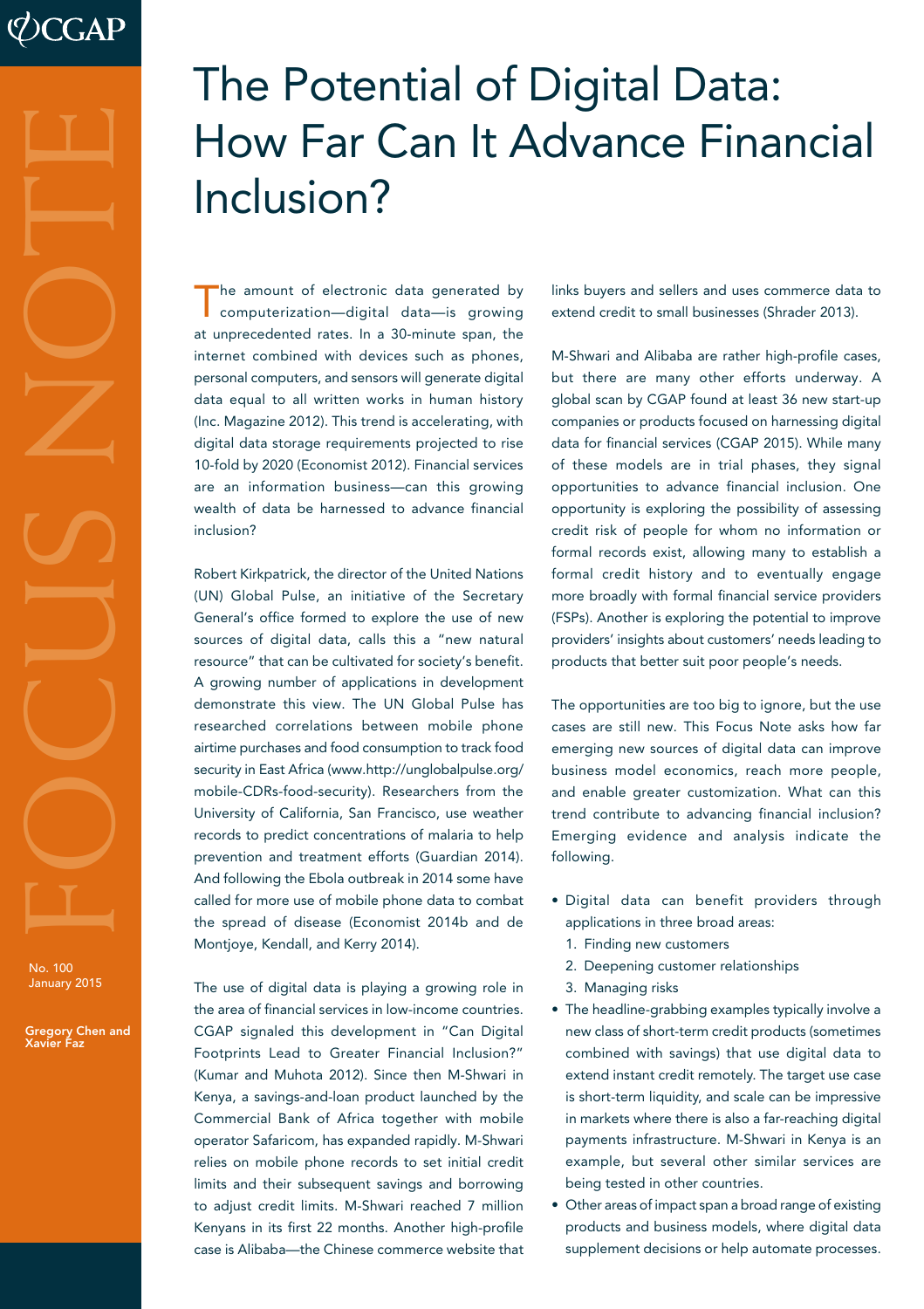Multiple steps in the provision of financial services could be improved incrementally, leading to large gains (Economist 2014a). For instance, analysis in Tanzania finds the marginal costs of delivery of a \$200 microloan could be reduced 30 percent.<sup>1</sup>

- Initial provider focus is on credit and insurance products where the gains from revenue and risk management can materialize more quickly.
- Seizing the opportunity for financial inclusion will require patience, as more data become available and providers build their ability to use data and change business processes to take advantage of it.

Potential benefits for providers could be substantial: lowering costs and reaching many new clients. For clients, digital data use can reduce time and documentation burdens, making services more accessible to a larger number of clients otherwise excluded.

This Focus Note highlights where and how potential benefits can be realized, recognizing there are challenges and risks. Some hold that digital data are not a full substitute for the richness of an in-person interaction to gather data on clients. Uses of digital data also raise challenging questions around data privacy and protection. Moreover, it is difficult to predict how use of a client's digital data may change client behavior or sense of privacy. This Focus Note does not attempt to comprehensively address all questions or risks. Instead, the aim is to sharpen assessments of potential benefits and contribute one piece to a wider assessment of digital data.

This Focus Note draws from three sources. One is case examples of emerging applications. This is combined with interviews with industry experts of varying perspectives.2 The third source is a deep look at the impact of digital data on costs of delivery from a joint exercise by CGAP with McKinsey & Company in 2014.3

# Digital Data: What's So New?

The use of data is not new; it has always been a critical element of financial service delivery. Consider how much information FSPs rely on to reach individuals and small businesses. Setting strategy relies on internally collected market research and publicly available data, such as surveys, the census, and maps. FSPs use data to look for new clients, often through marketing campaigns targeted to specific client segments. As new clients join, FSPs collect deeper information, often through sophisticated customer relationship management (CRM) systems. This may include transactional histories, such as purchases or automated teller machine (ATM) withdrawals, but can also go further to collect detailed income and business information.

Data are so important that some FSPs have a chief information officer position among their senior management team. Large banks use their data to inform strategy and implementation. Citi, the global banking group, has more than 250 people in Asia working on data analytics, including an innovation lab in Singapore (Economist 2012).

### New and rising sources of digital data

There are three main categories where the pace and volume of data generation are accelerating and will, in combination, affect how financial services are delivered.

1. Individual's financial services use. FSPs are heavily computerized and are collecting increasing amounts of data on each client transaction. Banks, microfinance institutions, and payment companies are collecting ever more information. For example, mobile payment transactions, such as M-PESA in Kenya, are generating a large new digital data trail on large portions of the population.

2 The experts interviewed are noted in the acknowledgments.

<sup>1</sup> http://www.slideshare.net/CGAP/projecting-impact-of-nontraditional-data-and-advanced-analytics-on-delivery-costs

<sup>3</sup> http://www.slideshare.net/CGAP/projecting-impact-of-nontraditional-data-and-advanced-analytics-on-delivery-costs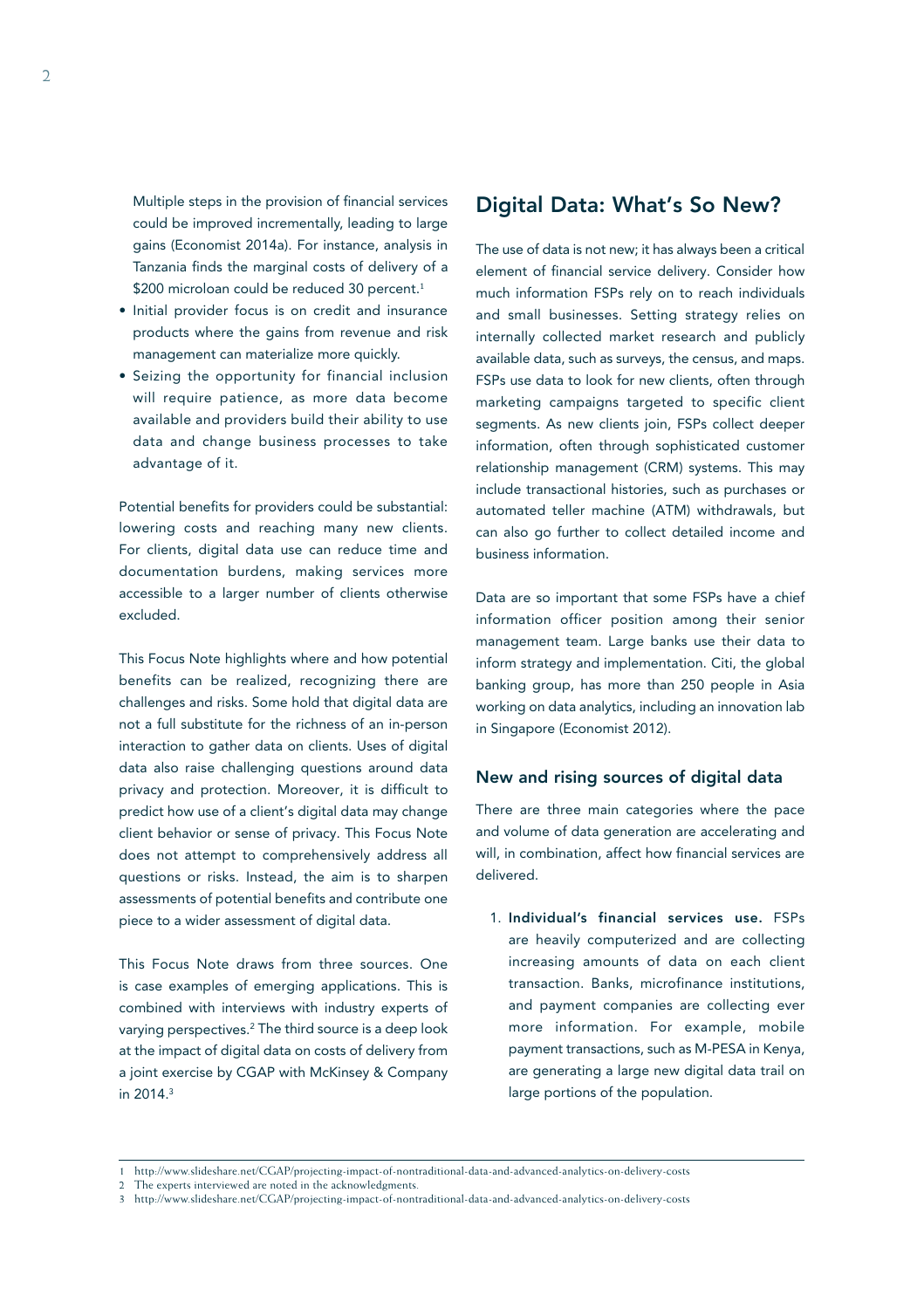### Examples

- Sales or purchases histories; e.g., Alibaba e-commerce
- Use of financial services (savings, insurance, trail of payments transactions)
- Credit information bureaus
- 2. Individual's digital interactions. The second stream of digital data is the trail of social and digital interactions individuals leave. The most widely available is mobile phone use. A 2013 review of nine low-income Asian and sub-Saharan countries showed adult ownership of a mobile phone ranged from 47 percent to 67 percent. Each call, airtime top-up, text message, or purchase leaves a digital record (Cartesian and Bill & Melinda Gates Foundation 2014). Internet use is also rising. China reports onehalf its population is online, and there are 100 million Facebook users in sub-Saharan Africa alone (Techcrunch.com 2014).

### Examples

- Mobile call records on phone calls and text messages
- Mobile phone use, airtime purchases, handset type, location
- Social media (Twitter, Facebook, Google, Yahoo, and various forms of instant messaging)
- 3. Marketwide data (nonindividualized). The third category is data about the economy or geography. Most often this is not about an individual, but about a region or country. Governments are moving to digitize agricultural information, census data, maps, weather information, satellite imagery, and other sources. More than 40 countries have launched open data initiatives to ensure that data are machine readable, offered at low (or no) cost, and easy to share (Mckinsey Global Institute 2013).

### Examples

- Weather records
- Agricultural yields, irrigation coverage, prices
- Satellite imagery
- Surveys

# Advanced analytics make digital data even more useable

Not only are the sources and volumes of data rising, but the ability to use data is also advancing. A key enabler of this is the ease of accessing large amounts of information over the internet. Data are increasingly stored in formats that are easier to read by computers (machine readable) and stored where they can be easily accessed by multiple users (in the "cloud"). Data no longer need to come neatly in rows and columns. New database management software makes it possible to derive insights from datasets that would earlier have been too large or too varied to compare.<sup>4</sup>

Governments are improving national identification, which is critical to more powerful uses of digital data. India's Unique Identification Authority (UIDAI), for instance, has built a database of 680 million residents of India since 2009. The unique identifier for each individual is a crucial way to cross-reference databases and link data on the same individual. The power to combine and cross-reference data from otherwise unconnected sources yields more powerful insights. Markets that lack strong identification systems are likely to lag in capturing the opportunity of digital data.

Imagine using satellite imagery that can ascertain the size of a farmer's plot or roof type and the ability to cross-reference this to that household's receipt of remittances. Another example is linking historical insurance claims with regional information on health, which could help drive health insurance pricing and geographic targeting. There is great potential to gain insights that can lead to highly customized service.

4 For example, Hadoop and MapReduce are often cited as new analytics software for large data sets.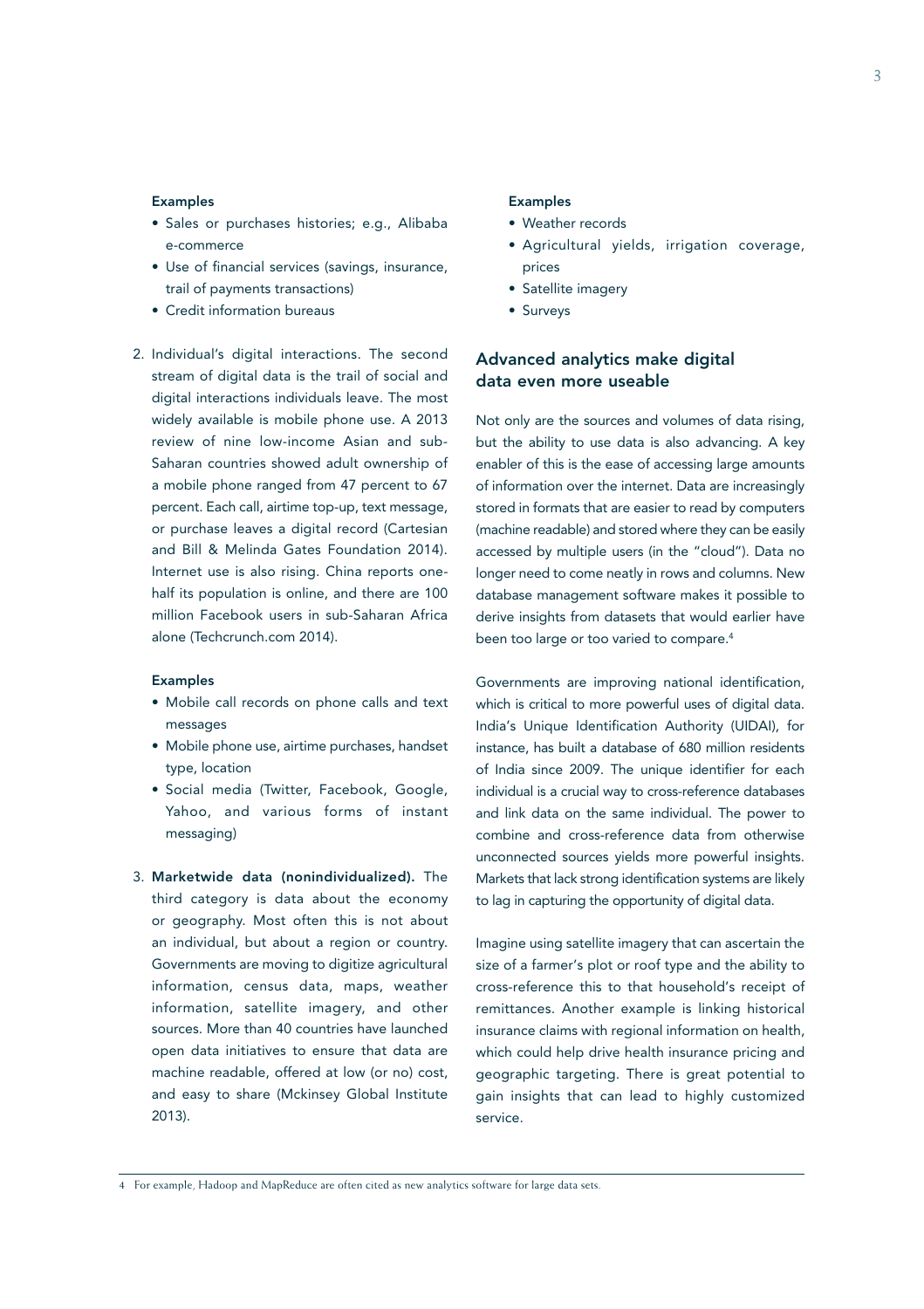# Early Evidence: Focus on Credit

The earliest evidence comes from experiments with credit.5 Several firms (e.g., Cignifi, First Access, and Tiaxa) specialize in credit analytics using new digital data sources, especially mobile operator call data records (CDRs).<sup>6</sup>

When mining data, some of the focus is on making faster decisions to, for example, find and process first-time borrowers. Cignifi reports that in Brazil mobile CDRs provided insight that was used to double the response rate to a credit card offer.<sup>7</sup> In another example, First Access found that on average more than one-third of Tanzanian borrowers could be fast tracked for loan approval based on an initial score from their recent mobile phone use.<sup>8</sup>

Credit scoring—a numerical rating that indicates a borrower's likelihood of default—is where many see wide applications for digital data. Nicole Stubbs of First Access explains that "a person's behavior on the phone are a proxy for their financial stability and social network strength. For instance, a person who adds airtime in a similar amount every week is usually more reliable than someone who buys airtime erratically."9

Some of the fastest emerging evidence relates to the performance of new loan products driven by new digital data. A widely used credit product is for prepaid mobile phone users who run out of airtime and who receive an advance of airtime instantly, often airtime advances are for small amounts less than \$1. A number of companies analyze clients' airtime use to determine whether the user should be eligible for these short-term airtime credits. Tiaxa is one such company; it makes 50 million small airtime credits a month for various mobile operators. Tiaxa is confident enough in this offering

that it is building a team to expand its analytics services to support lenders' decisions for larger loans (Herrera 2014).

Other products go even further with credit. The M-Shwari product in Kenya is offered as a joint service of the mobile operator Safaricom and the Commercial Bank of Africa. Those who seek credit can have their mobile phone use analyzed to set an initial credit limit. Once a client begins using M-Shwari, his or her subsequent savings and credit behavior drives the credit limit.<sup>10</sup> In July 2014 Commercial Bank of Africa reported, "The bank's M-Shwari unit has a loan-loss ratio below the industry average of five percent" (Business Daily 2014). Eric Muriuki of the Commercial Bank of Africa confirms this figure for year end 2014, adding that \$289 million had been disbursed in 2013 and 2014.

Small businesses that make sales with digital payments are also using digital data. Digital sales records can be tracked and credit extended accordingly. Kopo Kopo, a company servicing a network of small businesses in Kenya, is beginning to offer a credit advance based on small businesses' sales records. Similar approaches are being applied in other companies such as Zoona, which operates in multiple countries in southern Africa (Deluca, Meehan, and Lloyd 2014).

There is clear evidence that digital data are enabling new kinds of services (see Box 1). Only more experimentation will tell how far these innovations can push loan sizes and tenors. "The mobile operators call records are critical for *finding* new customers and setting a first time credit limit. Once a client has saved and borrowed for a short span it is that savings and borrowing behavior that can set future credit limits," according to Jamal Rahal, a leading expert in digital finance and risk management, who has been involved in analytics development for M-Shwari.

6 CDRs are records of each call or text that notes the time, length, phone numbers involved, and other data. These records are kept primarily for billing the customer for usage. Mobile operators also can collect location data, purchases of airtime, and in some instances also mobile payments usage.

10 Interviews with Eric Muriuki of Commercial Bank of Africa and Tamara Cook of Financial Sector Deepening Kenya.

<sup>5</sup> An initial scoping by Dahlberg for CGAP found that more than half of new data-focused start-up businesses are for credit.

Interview with Lauren Betz of Cignifi.

<sup>8</sup> Interview with Nicole Stubbs of First Access.

<sup>9</sup> The statistical measure First Access reports using is Area under the Curve, which measures the discriminating ability of a binary model (good/bad borrower).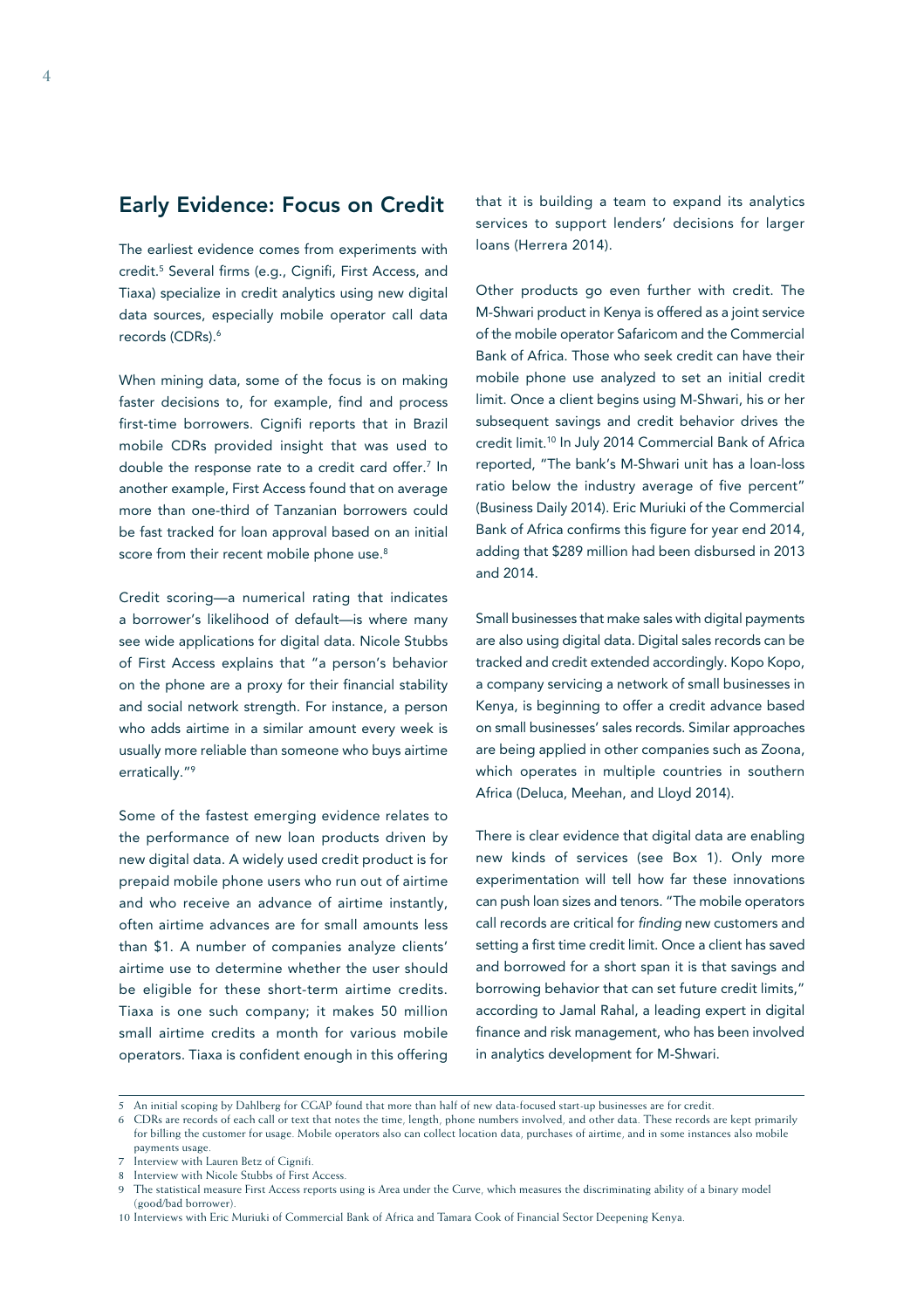### Box 1. Global Scan of New Deployments Using Digital Data

In fall 2014, CGAP conducted a global scan of new financial service deployments that use digital data. This scan, carried out by the consulting firm Dalberg, found 36 deployments that use digital data as a critical part of their business model. This includes firms that specialize in digital data analytics as a service, but also newly launched products that leverage digital data as a key part of credit or insurance delivery. Of the 36 noted in the global scan most focus on new credit products or improving credit decisions. However, three of those picked up in the scan use new sources of digital data to improve insurance services. A list of the companies profiled in this global scan is available in the annex.

Johan Bosini of AFB, which powers the short-term credit product Timiza in Tanzania with Airtel, sees the use of digital data similarly, "The mobile operator data gives us access to a large number of potential Airtel clients to target, offering a small loan amount to the right customers, while the subsequent repayment and borrowing behavior becomes the long term basis for adjusting the credit limit, price and term of the credit facility over time."

The loan sizes are initially quite small, often \$30 or less and often for a short period of one month. Elisabeth Rhyne of the Center for Financial Inclusion reminds that "unsecured lending performs when

lenders establish strong motivations to repay not only based on good client data." Another key aspect is to build a person's borrowing history and have this determine future access to credit. In emerging markets, formal credit bureaus often do not work well, but the rise of digital data may provide an impetus that allows for creative new ways for credit histories to be established (CGAP and IFC 2011).

# Beyond Credit—Wider Use Cases for Digital Data

Early experimentation with digital data predominantly involves credit products. But there are wider use cases. We would expect future uses to fall into one of three broad uses across the customer engagement cycle.

- 1. Finding new customers
- 2. Deepening customer relationships
- 3. Managing risks

In time, the applications should go beyond support to a single product and begin to affect how financial institutions broadly manage a longer customer engagement across a range of services (see Figure 1).

### Finding new clients

Finding new clients is especially important for financial inclusion, which requires scale. Real

### Figure 1. Applications across a Customer Engagement Cycle



Graphic derived from work by Jacobo Menajovsky.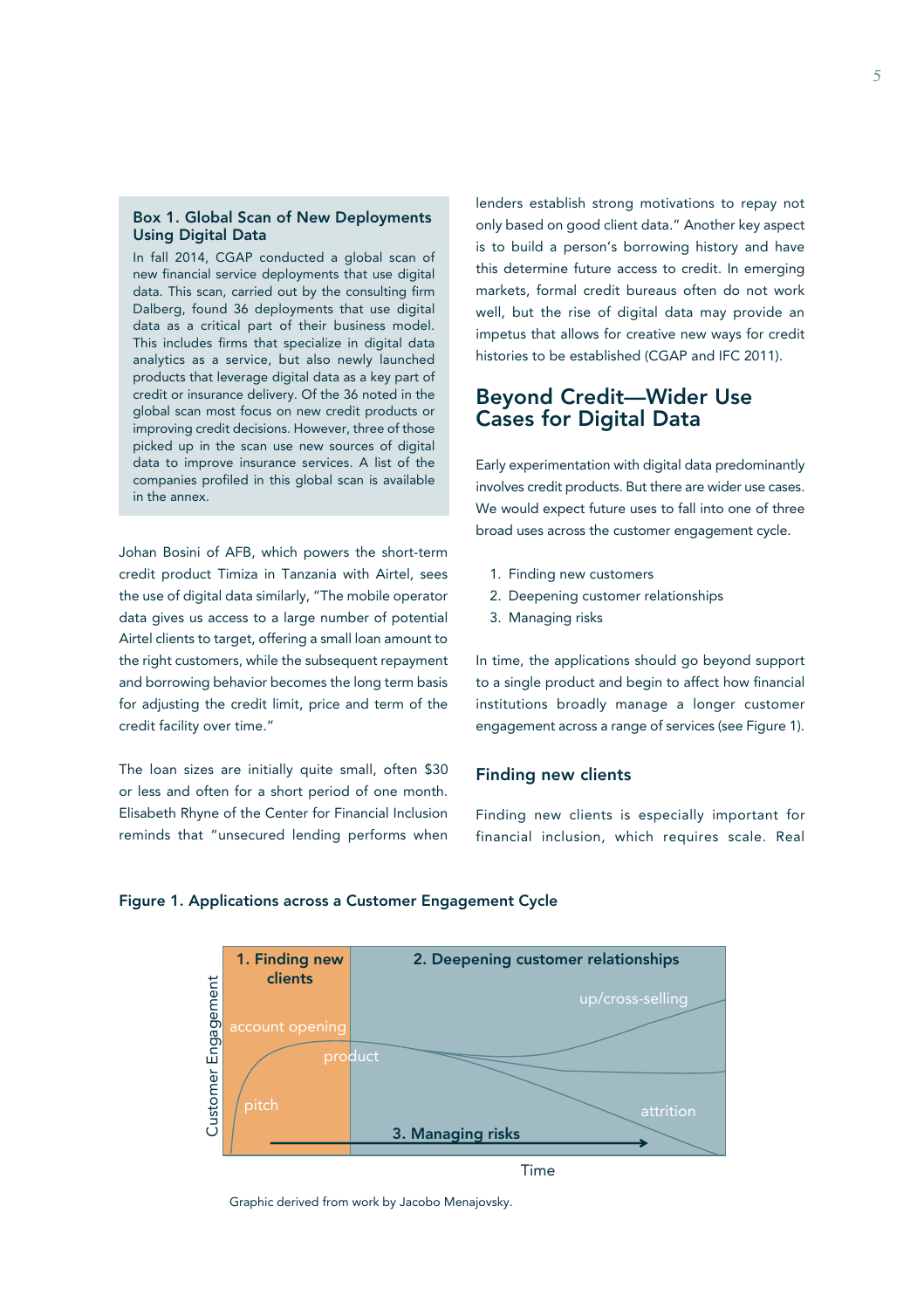Impact Analytics analyzed seven months of CDRs across three African countries. This analysis, which included more than 7 billion records, found a strong correlation between a user's social network and his or her mobile money uptake. The analysis provides clues about who to target early on to achieve faster uptake (CGAP 2013).

Gathering the basic data necessary to begin a customer relationship is burdensome for customers, is expensive for providers, and sometimes leads to imprecise credit assessments. Digital data can help refine this process. For example, DemystData uses specialized search functions to verify identification information of new borrowers of a U.S.-based microlender. DemystData reports that 15 percent of customers who would have been rejected due to incomplete information actually can be accepted for a loan (Breloff and Hookey 2014). Similarly, Agora Partners is testing a system to gather basic farming data that loan officers of Indian banks can use as part of their loan assessment. This system would allow staff to gather and analyze quantitative information more efficiently and to spend more time on the qualitative aspects of credit assessment.

### Deepening customer relationships

Once a customer is engaged in a basic service, digital data may provide clues about how to enhance the relationship. Tools can be developed to lower attrition or to quickly identify opportunities to up-sell or cross-sell to expand the relationship beyond the use of one product.

M-Shwari in Kenya and M-Pawa in Tanzania are both credit and savings services that are offered to existing mobile money users. Mobile phone use and mobile money transactions are used as filters to decide who to target and what early credit limits to set.

A free insurance program for mobile phone users who qualify by using a minimum amount of airtime

per month is expanding fast (Tellez-Merchan and Zetterli 2014). Peter Gross of MicroEnsure, a company that added 12 million new customers using this model in 2014, believes the next stage will involve converting customers of free insurance to products that offer more benefits in exchange for a small premium, paid through airtime or mobile money. "Freemium models have proven that the low-income market wants insurance and will reward a telecom that provides it," he says, "but the future will belong to companies that offer durable value for money and can keep this new customer base engaged for the long term." To upsell, MicroEnsure uses data from mobile CDR and insurance histories to better target customers and price new insurance policies.

### Managing risk

Risk management—keeping loan losses or insurance claims within expected ranges—involves more advanced statistical predictions of outcomes. A lot of attention is paid to how new digital data sources can help improve credit decisions. The applications can be at several levels. For example, it may permit access to borrowers who could not be underwritten before or to help set loan size limits.

Insurance pricing and coverage is driven by risk and actuarial accuracy and the efficiency of verifying and settling insurance claims. India is a prime example of where weather stations have collected historical rainfall and temperatures allowing insurers to offer weather-indexed insurance. Verifying the accuracy of insurance claims is also a significant part of delivering insurance. Niraj Verma of the World Bank notes that in India, "Satellite imagery can be used to estimate areas where crop failures are concentrated, which can help insurers optimize their claims assessment efforts and farmers to get more timely settlement."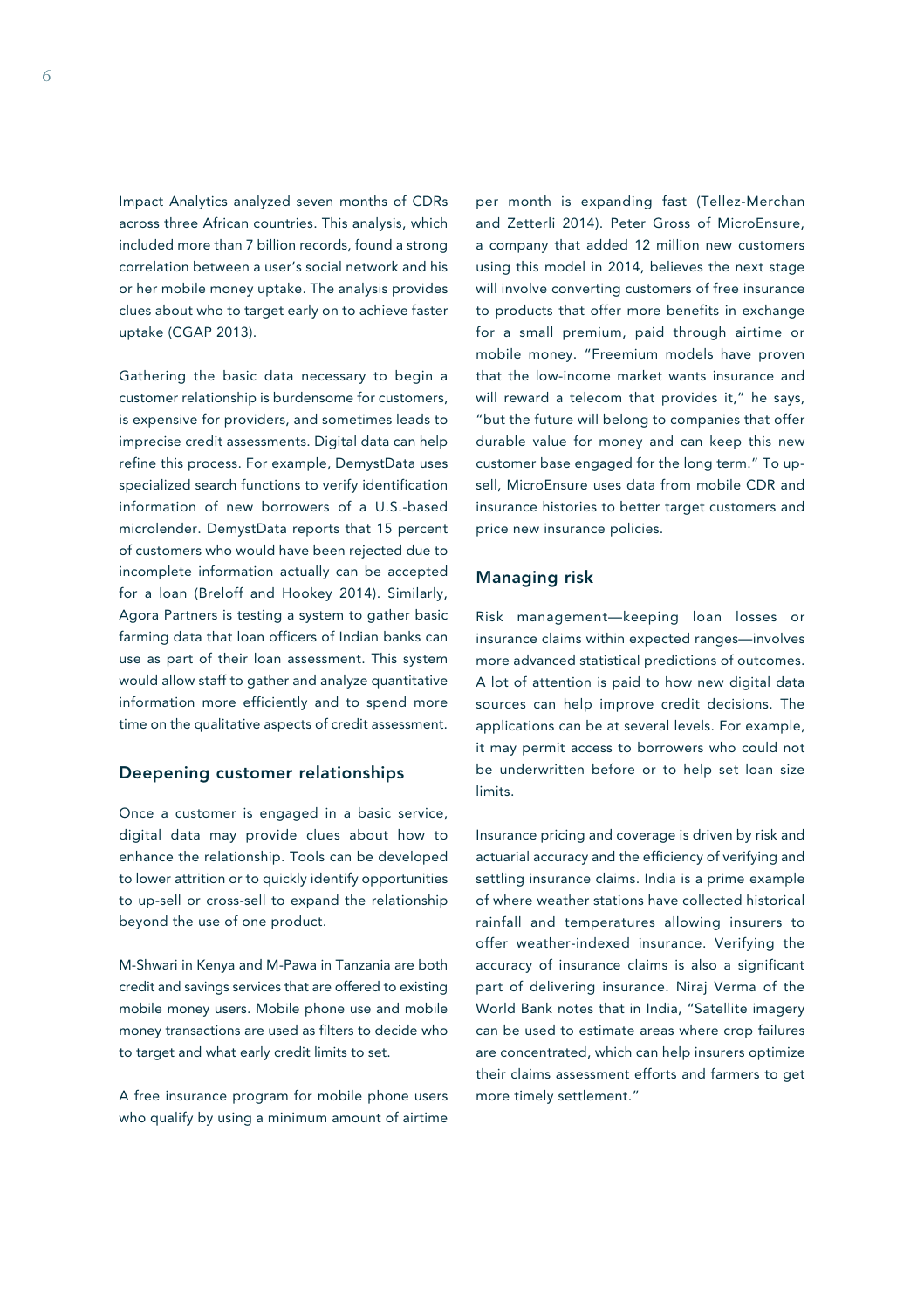# Assessing the Potential: Changing the Economics of Delivery

What could be the benefits of full use of digital data for financial inclusion? To develop a more quantitative analysis, CGAP contracted McKinsey and Company to examine more deeply one market—Tanzania.11 The analysis estimates how digital data can be used to help deliver formal financial products. The analysis focuses on several distinct credit and insurance products to offer specific details around estimates.

# New class of instant access services

Several early experiments involve instant-access small credit. M-Shwari in Kenya is the largest such case, but in Tanzania several such products have launched in 2014. This includes M-Pawa, a service offered by mobile operator Vodacom and partner Commercial Bank of Africa. Other examples include Timiza,

a credit service of the mobile operator Airtel and partner financial institutions AFB.

These short-term liquidity products analyze a person's mobile airtime and mobile money use as part of a decision process to set a credit limit. The credit facility is sometimes linked to a savings account as well. Credit limits change based on the use of credit and savings over time. While there are up-front costs of setting up these new products, the incremental cost of each new client is extremely low—calculated to be around \$3.50 per year (see Figure 2).

These instant access services have the potential to succeed in many markets. However, the speed of scaling up can be faster in countries such as Tanzania, where digital payments already reach 44 percent of adults (Intermedia 2014). It is not unreasonable to estimate such services reaching one-quarter of the adult population. M-Shwari reached 15 percent of adults in Kenya within its first two years of operation. However, CGAP research indicates that early challenges, including a lack of a national identification

### Figure 2. Marginal Costs for a One-Year Mobile Liquidity Facility—Tanzania

| <b>Examples of Digital Data Uses</b>          |                                                                                                                               |                              |                   |  |
|-----------------------------------------------|-------------------------------------------------------------------------------------------------------------------------------|------------------------------|-------------------|--|
| <b>Finding new</b><br>clients                 |                                                                                                                               | Client already<br>money user | registered mobile |  |
| <b>Deepening</b><br>customer<br>relationships | • Target some mobile wallet holders<br>for marketing<br>• Initial credit limit based on mobile<br>call and mobile money usage | 1.2                          |                   |  |
| <b>Managing</b><br>risks                      | • Credit limits adjusted by savings<br>and credit behaviors<br>• Build historical portfolio<br>performance over time          |                              | 2.3               |  |
|                                               |                                                                                                                               |                              |                   |  |

Note: The costs assume the client is already a mobile money user and the relationship deepened by having the client register for additional products over the phone. The cost estimates are marginal costs not including up-front investment for product development of infrastructure. Costs assume client borrows on average three times a year. The credit limits are set at \$25, but each credit draw is assumed to be \$12.50. The cost estimates include text communications with customers, a call center, and loan loss expenses. These estimates are based on multiple conversations across telecommunication providers and financial institutions in Tanzania. Some comparisons were done with providers in Kenya to cross-validate the numbers.

11 http://www.slideshare.net/CGAP/projecting-impact-of-nontraditional-data-and-advanced-analytics-on-delivery-costs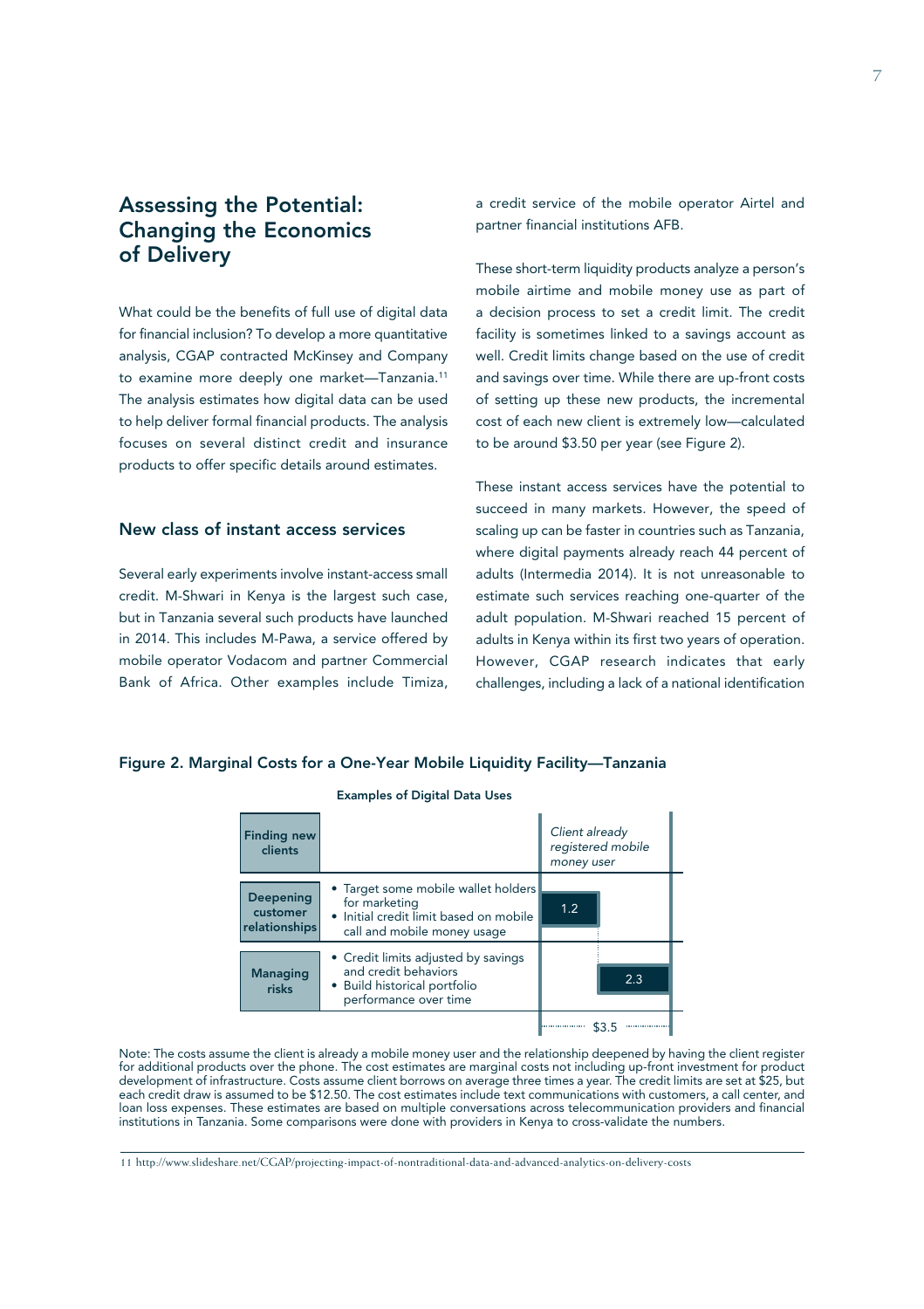

### Figure 3. Marginal Costs Delivering a \$200 Microloan—Tanzania

Source: http://www.slideshare.net/CGAP/projecting-impact-of-nontraditional-data-and-advanced-analytics-on-delivery-costs

system, in Tanzania are slowing some of the early uptake of credit.

# Reducing costs and extending reach of existing products

The applications of digital data can also accelerate the uptake of existing products. Reducing costs can lead to significant market expansion. Lenders may find it more profitable to extend their services to new areas or new clients, while clients may find it less expensive and easier to access credit (see Figure 3). The applications of digital data go beyond credit to payments, savings, and insurance. Consider the costs of providing life insurance (see Figure 4).

The estimates from Tanzania suggest that better screening and predictive analytics could improve targeting of insurance products and thereby reduce risks to insurers. The benefits could enable insurers to expand reach to those who are uninsured and possibly reduce premiums charged to clients. For example, in Tanzania there is very low insurance coverage today, but a basic life insurance product has a very large potential market of 7 million or more who could be served.

### Figure 4. Marginal Costs Delivering One-Month Life Insurance—Tanzania



Source: http://www.slideshare.net/CGAP/projecting-impact-of-nontraditional-data-and-advanced-analytics-on-delivery-costs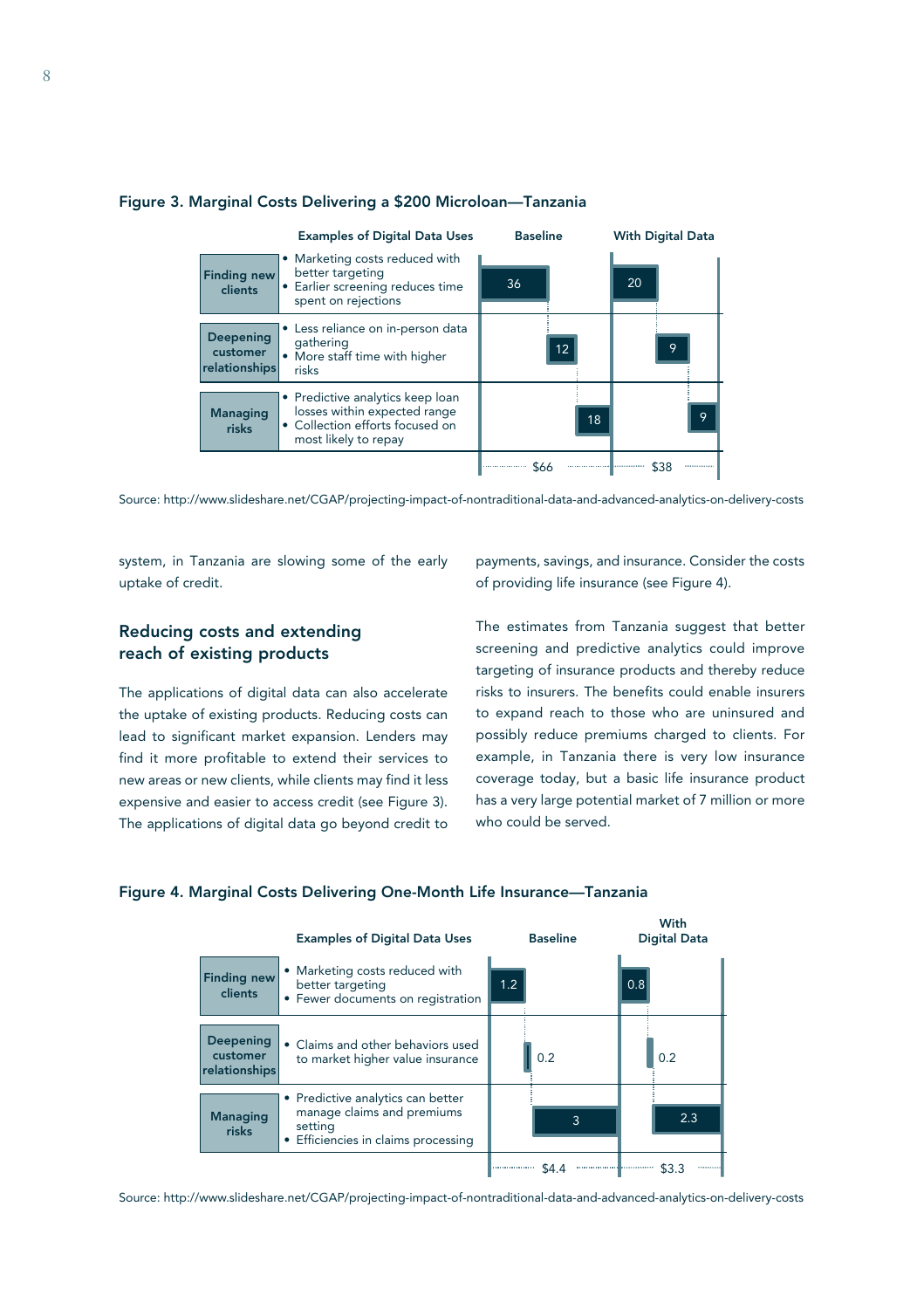# Unlocking the Potential of Digital Data

So far this paper has highlighted the upside potential of digital data. Not only are the sources of new digital data expanding, but the ability to make use of these data is improving. There is already early evidence of remarkable advances, most prominently digitally enabled instant small-scale credit services. M-Shwari in Kenya is a prominent example of this. There are other applications, however, that could contribute to considerable cost reductions on delivery as well as expanded reach to new clients.

However, to unleash the full potential of digital data, key barriers will need to be addressed. While the amount of digital data is growing globally, the reality in emerging markets is that many digital data sources will still take time to become available. The amount of data from mobile operators is increasing; however, the range and quality of data collected vary considerably (Cartesian and Bill & Melinda Gates Foundation 2014). Building a data-gathering process and a useable repository will require patience and creativity and in some cases careful advance planning. Similarly, the trends with public data indicate a growing amount of data is available but there is a lot left to be done. One measure by the Open Data Index shows that, globally, government-provided public data are not always accessible, easy to use, machine readable, up-to-date, or free of cost.<sup>12</sup>

The modes for sharing data also need to be improved. Not only do regulatory restrictions need to be understood, but the business case for how partners share data involves significant analysis and processes that take time to mature. Analytics firms such as Real Impact Analytics and First Access report a need for patience with negotiating with partners to find suitable sharing arrangements.

Another consideration is building the requisite staff knowledge and technology to use data more systematically. Collecting and working with data is not a one-off quick easy win, but rather it is a longterm investment and strategic commitment. For example, McKinsey and Company estimates that the upfront investment for a bank in Tanzania might be on the order of up to \$1 million to establish strong in-house data analytics capacity.

# Ultimately, Will Poor Clients Benefit?

For the use of digital data to achieve its potential it must do more than transform provider business models and contribute to major advancements to bring valued services to those excluded from formal financial services. The most basic measure of some success will be including those who were previously excluded. Poor clients may also benefit by having to present less documentation and to incur less time to access services.

There will be unexpected challenges and more complex questions to address over time. Importantly, data privacy and protection rules are not well-established in most emerging markets and developing countries.

Traditional approaches to these risks, such as consumers giving their informed consent to use their data, may not be meaningful or practical. In a limited sample of interviews with borrowers in Tanzania, CGAP found that users were often willing to sacrifice their confidentiality to access a loan, suggesting that there are issues that need to be better understood (Mazer, Carta, and Kaffenberger 2014). Another consideration is whether data-driven models unintentionally lead to more exclusion than inclusion. For instance, using data to discriminate systematically against certain groups (e.g., women, minorities) exacerbates existing gaps in access rather than promoting inclusion.

Another consideration is whether digital data should, or can, in time substitute for in-person interactions between providers and their clients. Bindu Ananth of IFMR Trust and an advocate for the Keshetriya Gramin Financial Services high-touch rural delivery model in India points out that "there [are] attributes of clients that must be observed, such as a person's

12 The Open Data Index is a global country survey with an indexed measure of Open Data available at http://global.census.okfn.org/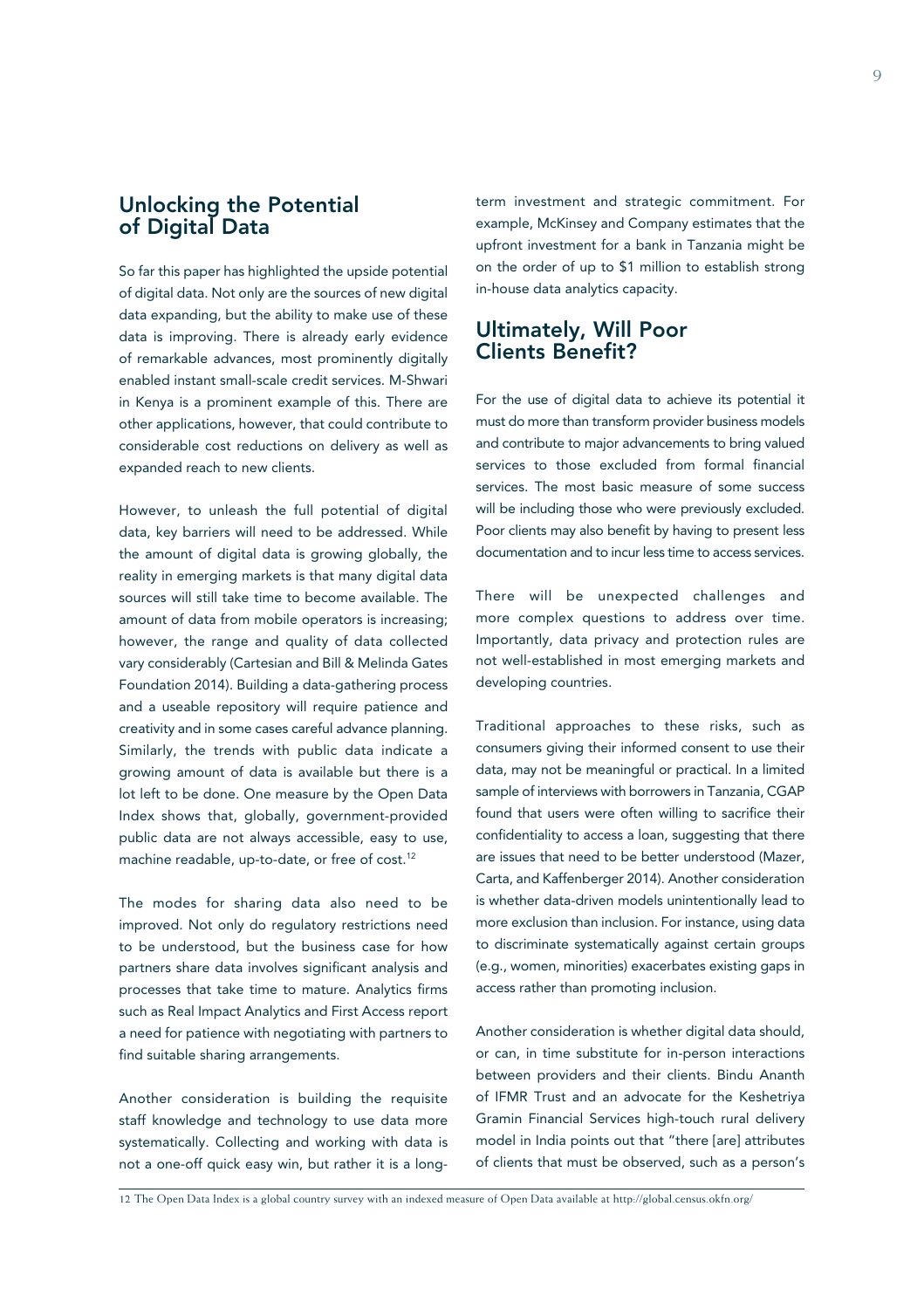behaviors, family dynamics, or their health. It would be difficult to substitute these rich observations with more abstract forms of digital data." It is also not clear how clients' perceptions or behaviors may be affected when clients know that their data are so much a part of how services are delivered.

Addressing questions around client benefits, adequate protections for data privacy, and how to manage these

over time are all critical parts of the wider discussion. There have already been real gains made with digital data creating opportunities to improve access, and these will likely rise over time. More data will become available, and providers will learn better how to rise to the opportunity. The challenge ahead is recognizing opportunities and creating an environment that allows for progress to create a new world where digital data will be used to enrich and protect the end user.

# Annex: Digital Data Deployments Global Scan, December 2014

|              | <b>Deployments</b>                | <b>Countries of Operation</b>                                                                     |
|--------------|-----------------------------------|---------------------------------------------------------------------------------------------------|
| $\mathbf{1}$ | <b>Advanced Merchant Payments</b> | Hong Kong, Singapore, Philippines                                                                 |
| 2            | <b>AFB-Airtel</b>                 | Kenya, Ghana, Tanzania                                                                            |
| 3            | Aire                              | <b>UK</b>                                                                                         |
| 4            | Alibaba                           | China                                                                                             |
| 5            | Capital Float                     | India                                                                                             |
| 6            | Cignifi                           | Mexico, Chile, Brazil, Ghana                                                                      |
| 7            | DemystData                        | <b>USA</b>                                                                                        |
| 8            | EcoCash Loans                     | Zimbabwe                                                                                          |
| 9            | Experian                          | <b>USA</b>                                                                                        |
| 10           | <b>Experian Microanalytics</b>    | Philippines                                                                                       |
| 11           | <b>First Access</b>               | Tanzania                                                                                          |
| 12           | Go Finance                        | Tanzania                                                                                          |
| 13           | inVenture                         | Kenya                                                                                             |
| 14           | Kabbage                           | USA, UK                                                                                           |
| 15           | Kopo Kopo                         | Kenya                                                                                             |
| 16           | Kreditech                         | Poland, Spain, Czech Republic, Mexico, Russia                                                     |
| 17           | LendUp                            | <b>USA</b>                                                                                        |
| 18           | Lenndo                            | Colombia, Mexico, Philippines                                                                     |
| 19           | Leyebao Alifinance                | China                                                                                             |
| 20           | Linda Jamii - Changamka           | Kenya                                                                                             |
| 21           | Loan Now                          | <b>USA</b>                                                                                        |
| 22           | M-Cash                            | Norway                                                                                            |
| 23           | M-Pawa                            | Tanzania                                                                                          |
| 24           | M-Shwari                          | Kenya                                                                                             |
| 25           | MiMoni                            | <b>Mexico</b>                                                                                     |
| 26           | Mjara-MFS Africa                  | Ghana, Cameroon                                                                                   |
| 27           | Mode                              | Kenya, Chad                                                                                       |
| 28           | <b>NeoGrowth</b>                  | India                                                                                             |
| 29           | Nirvoy Life Insurance             | Bangladesh                                                                                        |
| 30           | Platiza                           | Russia                                                                                            |
| 31           | Progreso Financiero               | <b>USA</b>                                                                                        |
| 32           | Scanntech                         | Uruguay, Argentina, Brazil, Chile, Peru                                                           |
| 33           | Tiaxa                             | Brazil, Argentina, Mexico, Colombia, Chile, Ecuador, Hong<br>Kong, China, Philippines, Bangladesh |
| 34           | <b>Tigo Paraguay</b>              | Paraguay                                                                                          |
| 35           | Wonga                             | UK                                                                                                |
| 36           | ZestFinance                       | <b>USA</b>                                                                                        |
|              |                                   |                                                                                                   |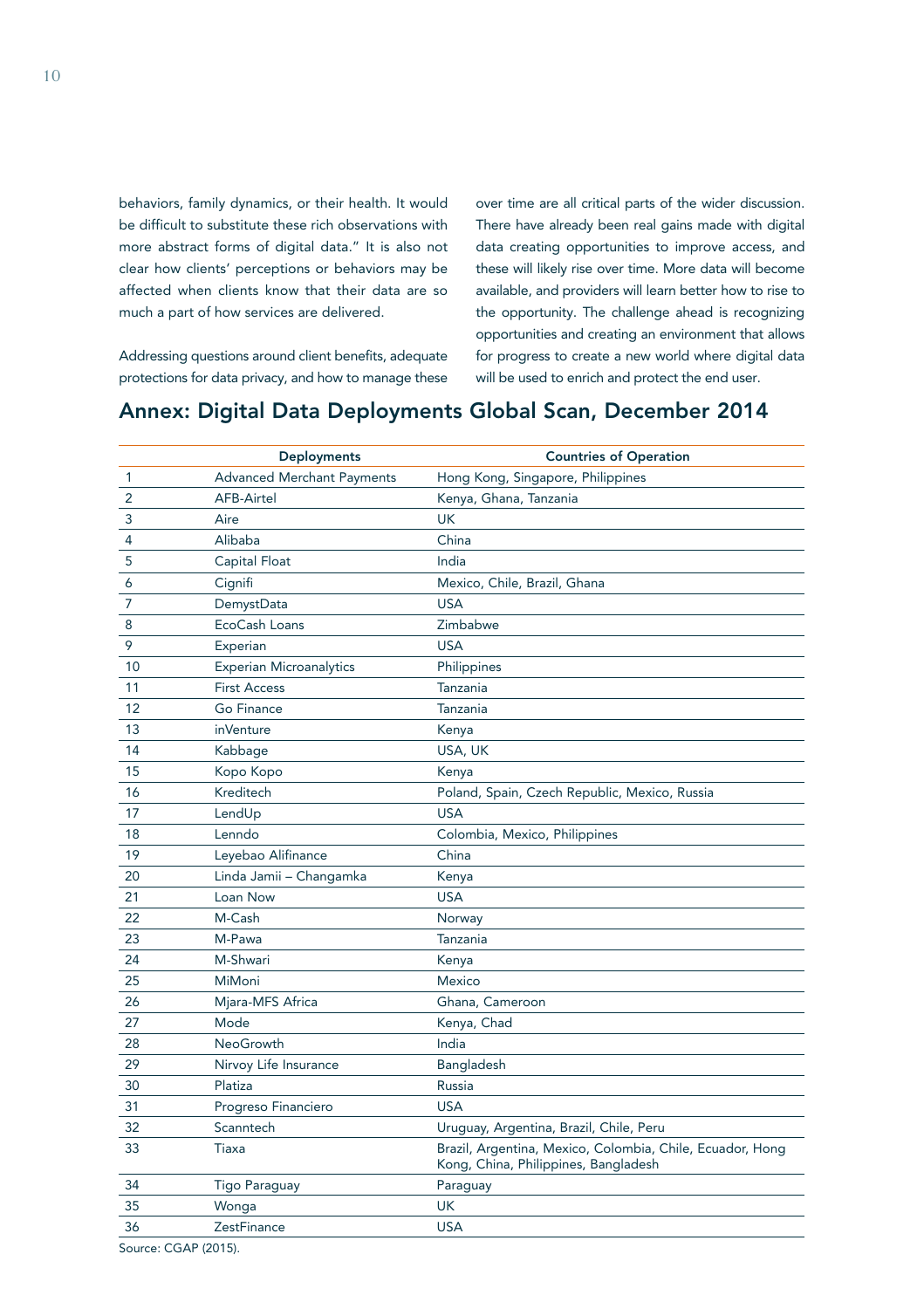# Acknowledgments

| Bindu Ananth           | Robert Kirkpatrick     |
|------------------------|------------------------|
| Lauren Betz            | Michael Kubzansky      |
| Paul Breloff           | Katherine McKee        |
| Camille Busette        | Jacobo Menajovsky      |
| <b>Gerhard Coetzee</b> | Jamal Rahal            |
| Tamara Cook            | Elisabeth Rhyne        |
| Arjuna Costa           | Rupalee Ruchismita     |
| Anamitra Deb           | <b>Blaine Stephens</b> |
| Jonathan Hakim         | Nicole Stubbs          |
| Jake Kendall           | Olga Tomilova          |
| Tarun Khanna           | Niraj Verma            |
| Josephine Kibe         | Tauhid Zaman           |
|                        |                        |

# References

Breloff, Paul, and Mark Hookey. 2014. "Big Data for Financial Inclusion: Is Boring Better?" CGAP Blog, September.

Business Daily. 2014. "CBA Aims for 10 million M-Shwari Accounts by Christmas." *Business Daily,* 11 July.

Cartesian and the Bill & Melinda Gates Foundation. 2014. "Using Mobile Data for Development." Seattle: Cartesian and the Bill & Melinda Gates Foundation, March.

CGAP. 2013. "The Power of Social Networks to Drive Mobile Money." Washington, D.C.: CGAP, March.

———. 2015 *"Global Mapping of Products beyond Payments.*" Washington, D.C.: CGAP.

CGAP and IFC. 2011. "Credit Reporting at the Base of the Pyramid." Forum. Washington, D.C.: CGAP and IFC, October.

de Montjoye, Yves-Alexandre, Jake Kendall, and Cameron F. Kerry. 2014. "Enabling Humanitarian Use of Mobile Phone Data." Issues in Technology Innovation, Brookings Institution, November 2014

Deluca, Thomas J., Jennifer Meehan, and James Lloyd. 2014. "New Approaches to MSME Lending: Challenging Traditional Credit Assessment Models in Electronic Cash-Flow Environments." *Enterprise Development and Microfinance,* September.

Economist, The. 2014a. "Little Things That Mean a Lot." *The Economist,* 19 July.

———. 2014b. "Waiting on Hold." *The Economist*, 25 October.

———. 2012. "Crunching the Numbers." *The Economist,* 19 May.

Guardian, The. 2014. "Real Time Maps Could Predict and Prevent the Spread of Malaria." *The Guardian,*  23 October.

Herrera, Miguel. 2014. "Leveraging Mobile Phone Data: Tiaxa's Balance Advance." CGAP Blog, 15 September.

Inc. Magazine. 2012. "Big Data: You Have No Idea How Much It Will Change Your Life." *Inc. Magazine,*  November.

Intermedia. 2014. *Financial Inclusion Insights Tanzania, 2014.* New York: Intermedia.

Kumar, Kabir, and Kim Muhota. 2012. "Can Digital Footprints Lead to Greater Financial Inclusion?" Brief. Washington, D.C.: CGAP, July.

Mazer, Rafe, Jessica Carta, and Michelle Kaffenberger. 2014. "Informed Consent: How Do We Make It Work for Mobile Credit Scoring?" Washington, D.C.: CGAP, August.

Mckinsey Global Institute. 2013. "Open Data: Unlocking Innovation and Performance with Liquid Information." Washington, D.C.: Mckinsey Global Institute, October.

Shrader, Leesa. 2013. "Microfinance, E-commerce, Big Data and China: The Alibaba Story." CGAP Blog, October.

Techcrunch.com. 2014. "Facebook Users Hits 100m in Africa." Techcrunch.com, 14 September.

Tellez-Merchan, Camilo, and Peter Zetterli. 2014. "The Global Landscape of Mobile Microinsurance." CGAP Blog, 10 February.